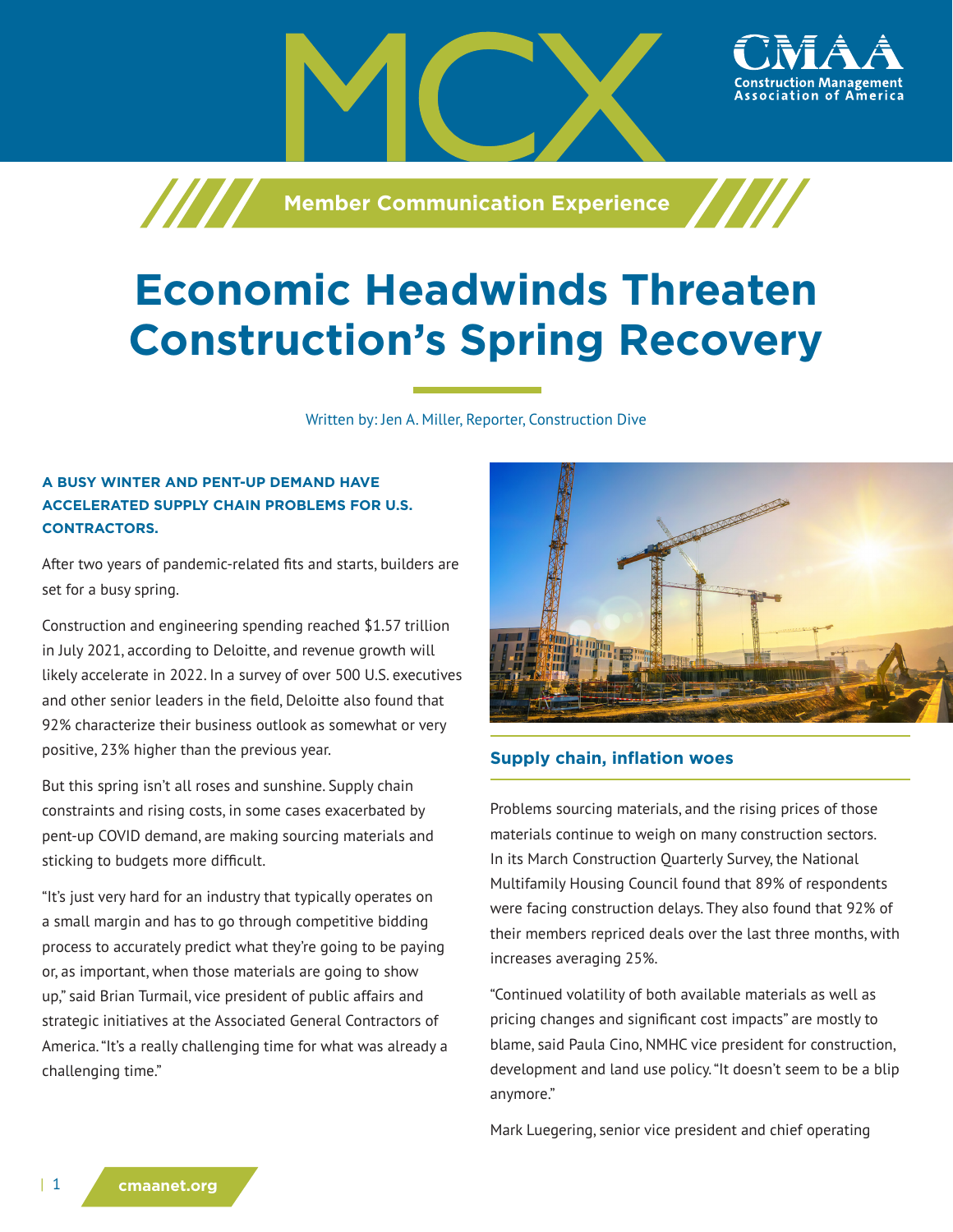officer at Cincinnati-based Messer Construction, said that they're seeing estimates go up 10% to 20% over original calculations due to supply issues and inflation. The company is reworking budgets and doing value engineering to keep jobs within budgets, and clients are willing to cut back and "make adjustments in materials they need," he said. "Owners have been very flexible and understanding."

Jodi Rennie, vice president and regional general manager for Turner Construction Co.'s Pennsylvania, Delaware, West Virginia, and South Jersey operations, said that Turner, like other firms, is facing supply chain issues, but the firm has managed to mitigate some of those pressures because of a strong supply chain division with more than  $300$  people  $-$  a division it began more than a decade before the pandemic.

"They all focus on supply chain and where are hiccups in supply chain," she said, and to see future challenges before they become current problems. Turner also shares that information with clients, and determines if they can prepurchase materials and "maybe store it somewhere to get our material to the site long before we need it."

#### **Pent-up demand**

While winter can affect building schedules, most contractors have learned to plan for it, and build their schedules accordingly, said Turmail. But a slightly more mild winter combined with pent-up COVID demand has pushed up schedules, which has exacerbated supply chain issues, particularly with concrete.

"We've got different parts of the country where contractors are being told there's no concrete," he said. He's received notices from groups in Georgia, Alabama, and Arizona about the problem.

"The above usual demand for concrete products during the winter depleted most concrete firms' stockpile," he said. "They have downtime for maintenance and now don't have anything left."

AGC is continuing to see "waves of supply chain issues," he said. For example, where concrete is a problem now, it was roofing materials in the fall and winter.

Construction isn't immune to global conflict either. Russia's invasion of Ukraine is also impacting the industry, even in smaller material segments. "We're hearing sporadic things [about delays] like tile products that have clay in them because Ukraine is a big exporter of clay and tile," he said.

### **The labor problem**

Labor continues to be a challenge. According to the Deloitte report, 52% of engineering and construction executives said that their company is facing a severe labor and talent shortage.

Vaccination rates for construction workers continue to be low (46.2% nationally, according to the Center for Construction Research and Training). However, it's been manageable so far, said Luegering, because they have enough workers that they can keep vaccinated workers on projects where owners require vaccines, like many healthcare projects do.

Because an OSHA vaccinate mandate for companies with over 100 workers was deemed unconstitutional in January, it hasn't been as major a disruption as it could have been, he added, though "still a potential concern with federal and military" projects, he said, because of continuing court battles over federal and military vaccine mandates.

However, the COVID-19 pandemic no longer seems to be a major contributing factor. NHMC began its Construction Quarterly Survey – then called the COVID Construction Survey — at the start of the pandemic. Cino said this most recent report is the first time the coronavirus has not been considered a significant challenge, and is no longer causing delays and shutdowns.

"That really has been stripped," she said. "Now we're in a place where we're facing broad economic headwinds."